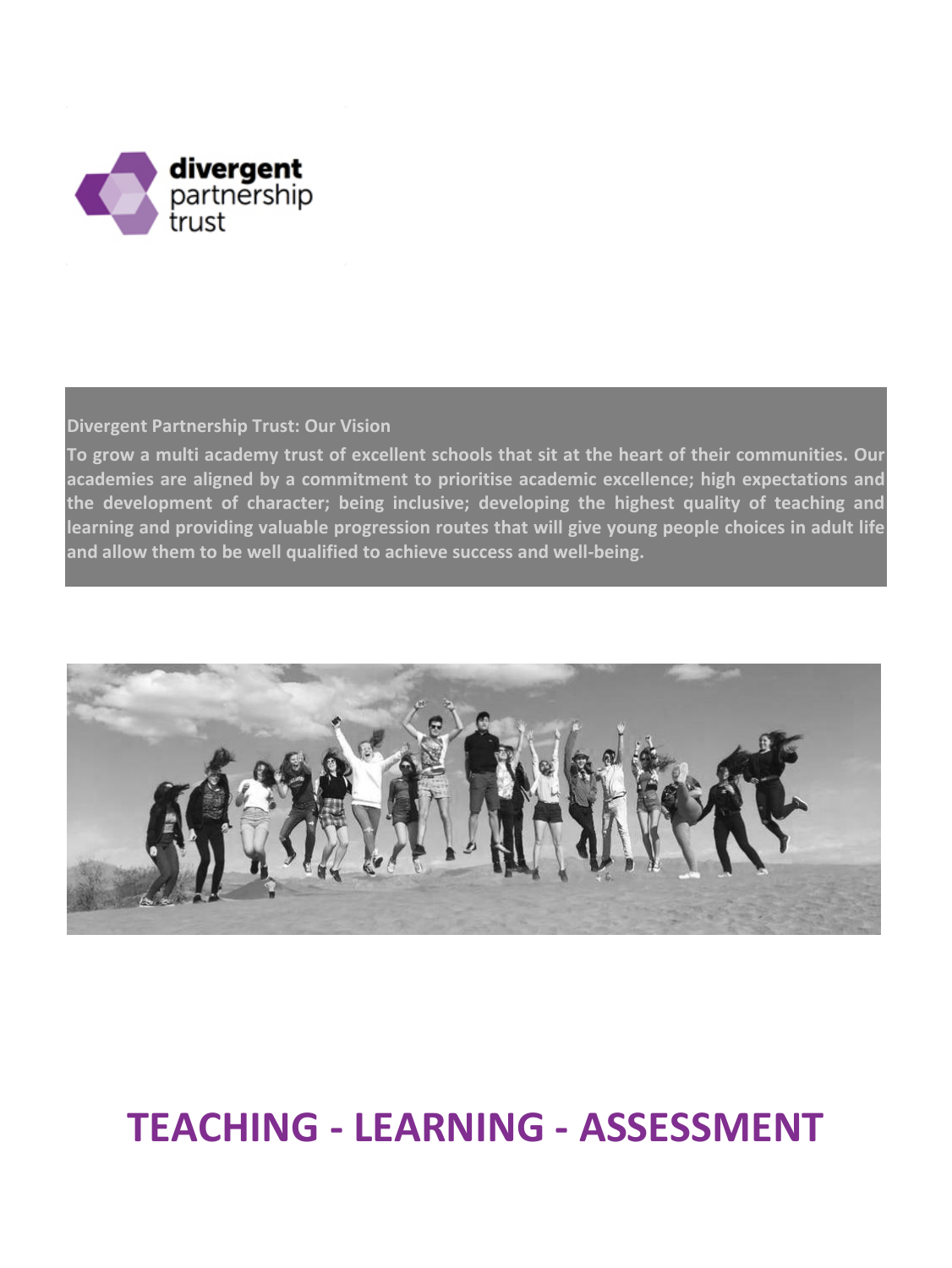### **TEACHING - LEARNING - ASSESSMENT**

### Fundamental Principles

The Divergent Partnership Trust values teachers and holds the teaching profession in high regard. Teaching and learning are at the forefront of everything we do in the classroom and beyond. Students are taught and learn what they need to secure outstanding academic outcomes and to develop good character. The Trust recognises the value of both academic success and strong character in future success and fulfillment.

"The teacher is of course an artist, but being an artist does not mean that he or she can make the profile, can shape the students. What an educator does in teaching is to make it possible for the students to become themselves."

Paulo [Freire,](https://www.goodreads.com/author/show/41108.Paulo_Freire) Pedagogy of the [Oppressed](https://www.goodreads.com/work/quotes/915602)

#### **Teaching**

- Teaching is both a passion and a vocation.
- Teachers are learners who continue to engage with their subject.
- A good teacher understands the needs of the individual and their right to learn.
- Teaching is at its very essence cross curricular and broader than its subject root.
- Teaching secures good outcomes and encourages character development in both teacher and student.
- Teaching inspires young people to make a positive difference to the world around them.

#### **Learning**

- Learning is always moving forward, consolidation then growth.
- Learning must have relevance in application and purpose.
- Learning comes when the student is truly engaged and understands the reason a subject is important.
- Context is everything when fully understanding through learning.
- Learning is fun and creativity is encouraged.
- Learning is about challenge and thinking hard over a structured series of lessons.

#### **Assessment**

- Assessment is only useful when designed to enhance learning for the recipient.
- Evaluate, review, share and improve are the core processes of good assessment.
- Formative and Summative assessment must be used effectively.
- Assessment is for no-one but the student.
- Everyone is an assessor, critic and should be fluent in the conversation of progress.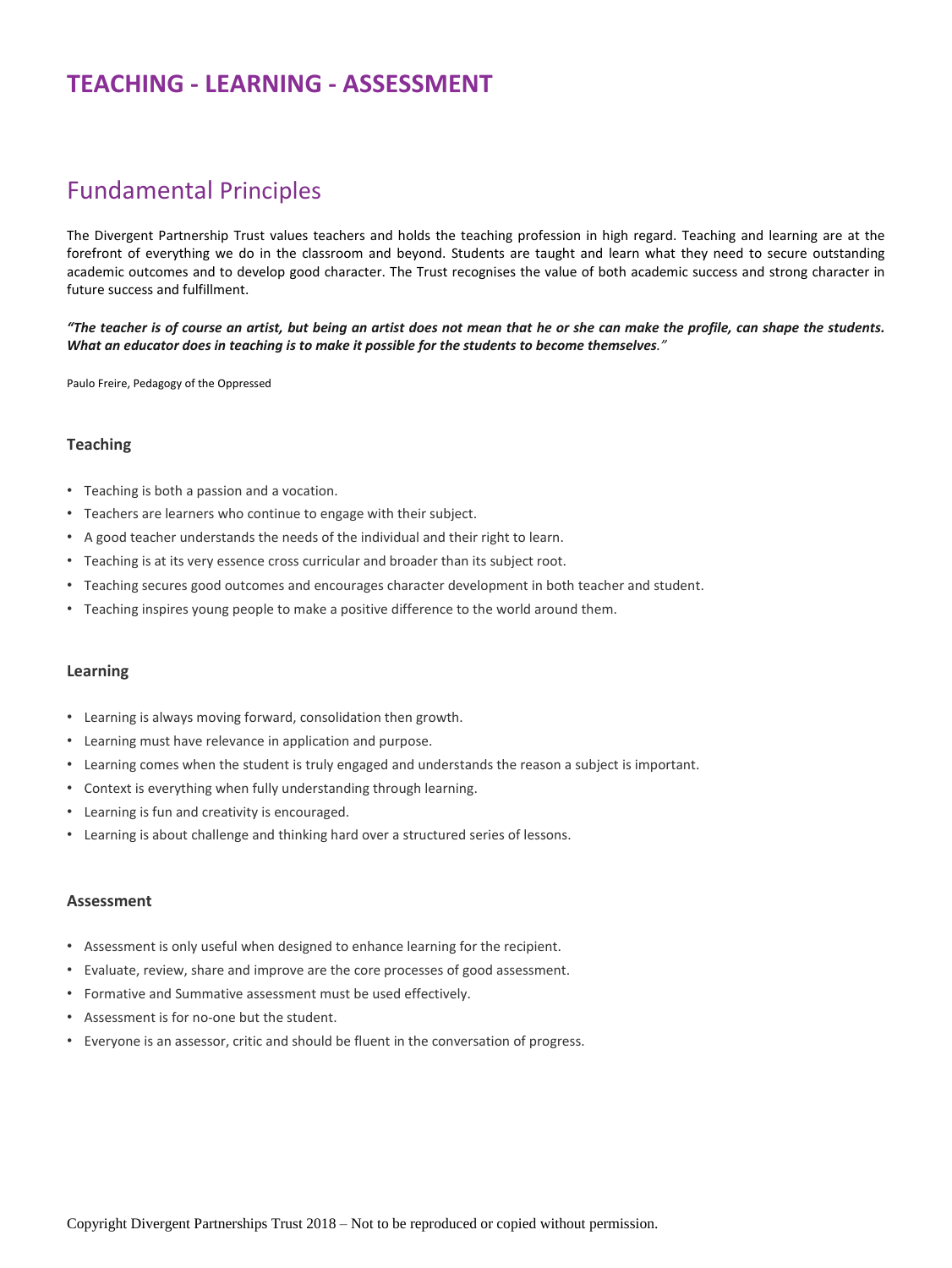## **Teaching and Teachers**

The subject specialist is intrinsic to the delivery of good learning and in engaging with the conversation that is assessment. Individual teachers are the biggest single force in the success or failure of a student in their care.

The trust is committed to ensuring that teachers are good role models and contribute to making each school an enjoyable and productive place to work. We actively recruit based on character strengths to employ staff that foster good relationships and are leaders of positive behavior.

#### **In Divergent Partnership Trust Schools we encourage staff to share a set of core values:**

- High quality teaching and learning is all that matters.
- Every lesson is important to every child in the classroom.
- Consistency of all good teaching has the highest impact over time.
- Teachers should value continued engagement and enjoyment of their subject area and the wider world to keep teaching relevant and engaging.
- Teaching and pedagogy are most effective when continually refined as part of a wider conversation loop with students and other professionals.
- Individuality and style of teaching is respected. Good teaching and high impact on student success does not follow a single style or approach.
- Only the highest expectations of outcomes and ability leads to exceptional learning.
- Teaching, learning and assessment should never be pointless or without impact.
- Character development is a core element of success in both the teacher and the student.
- No subject is taught best in isolation or without context. It is context that gives meaning, relevance and value to learning.
- Outcomes must have value to the student. Without this currency, learning is unlikely to follow.
- Risk taking is important and tradition should be questioned where high quality outcomes are not seen.
- Positive relationships are key to a productive classroom.

#### **Classroom Skills**

There are key classroom skills that promote outstanding outcomes. These starting points in every lesson are to be refined, improved and evaluated as part of high impact classroom practice.

- **Engagement**
- **Differentiation**
- **High Expectations and Challenge**
- **Empathy**
- **Creativity**
- **Providing Context**
- **Effective Questioning**
- **Assessment and Evaluation**
- **Context and Broader Understanding**
- **Real World Experiences and Outcomes.**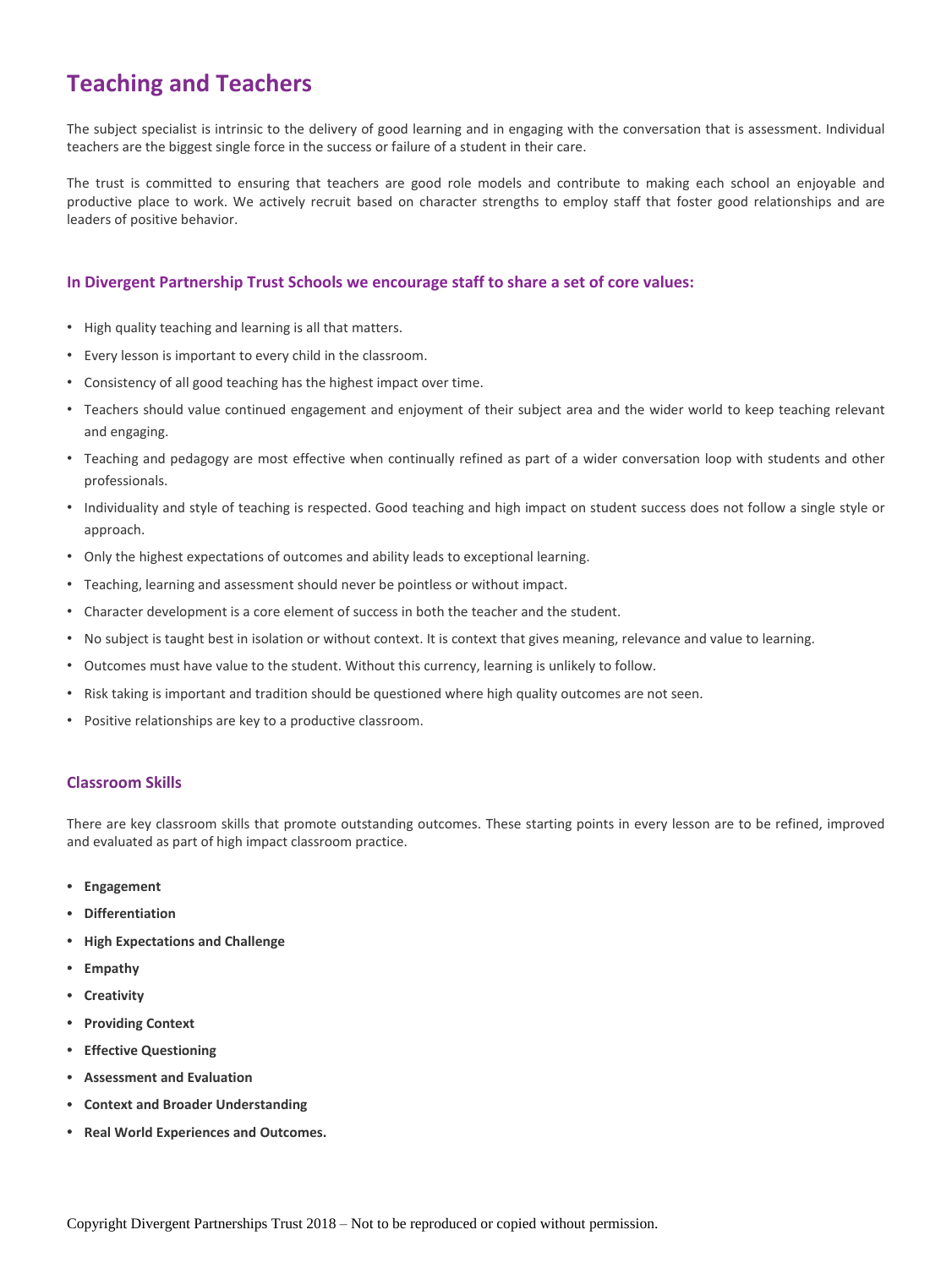### **Assessment for Learning**

Assessment for learning is much used but often poorly understood concept and practice. Assessment is often applied wastefully and with little impact of if not focused on its purpose and outcomes. In Divergent Partnership Trust Schools assessment must have real impact on the learner.

#### **Assessment should be:**

- Student focused and progress driven.
- Should use formative and summative feedback in appropriate balance.
- Should always be for the purpose of a student to reflect on and improve.
- Student driven, efficient and acted on.
- Used to evaluate earn, understand and move forward.
- Clearly linked to a context framework that has clear expectations of what progress in learning should look like.
- Action based on diagnostic feedback.
- Given time to be understood, valued and used to improve.

#### **Assessment should not be:**

- Generalised.
- Unused, unseen or inefficient.
- A clerical or time wasting exercise.
- Always teacher led.
- Simply a book marking, written correction exercise.
- A closed loop.
- Not diagnostic without actions.
- Rushed, generic or without time given to be used and be useful
- Used to measure progress on topics not yet taught.

#### **Contextual Assessment Framework**

#### This can be any of the following and is used to define what outcomes could and should look like:

- Clear and differentiated lesson aims and objectives.
- Exam based syllabus or assessment objectives.
- A teacher modelled or defined outcome.
- A student defined target or outcome.
- A long term and/or short term goal.
- A reflective assessment based action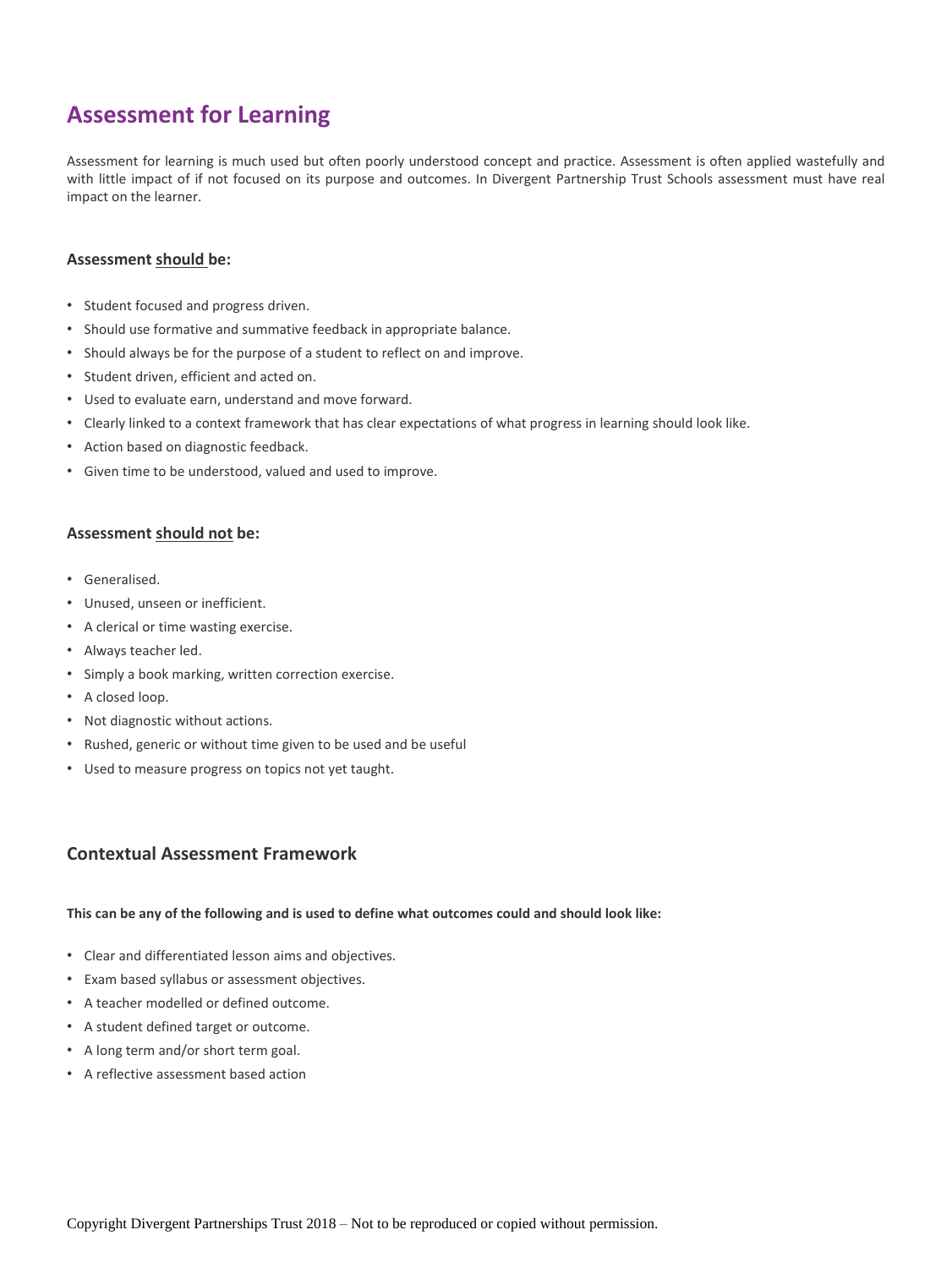### **Assess- Reflect - Improve**

Using a contextual framework that explicitly shows the aims and expectation of what good progress and learning looks like to the individuals in the classroom.

#### **Types of Assessment**

#### **Formative**

- Peer feedback/ reflection.
- Group critique of work
- Self-evaluation and reflection.
- Verbal interview or feedback.
- Small group discussion with actions as outcomes.
- Class discussion.

#### **Summative**

- Exam based questions
- Extended Writing task
- Benchmarked activity using a defined criteria
- Graded work (with explicit assessment objectives).
- Public examination
- Knowledge based Quiz or flash test
- An assessed presentation.

### **Effective assessment strategies**

#### **Every Lesson Formative**

- Peer assessment
- Verbal Assessment
- Individual reflection/ evaluation
- Class reflection/ evaluation
- Reference to contextual framework

#### **Regularly (every 2-3 weeks) Formative/ Summative**

- Consolidation of learning.
- Knowledge based, short formative testing
- Reaffirming aims and objectives.
- Building on prior learning aims.

- Assessment of ATL.
- Formative assessment with preparation and consolidation time.
- Levelling up of assessed work to show improvements and impact of reflection.
- Wider reflection and evaluation of progress, learning and outcomes.
- Action planning for future improvements and learning opportunity.
- Teacher reflection and evaluation of whole class work, progress and outcomes.

**Termly Summative** 

Copyright Divergent Partnerships Trust 2018 – Not to be reproduced or copied without permission.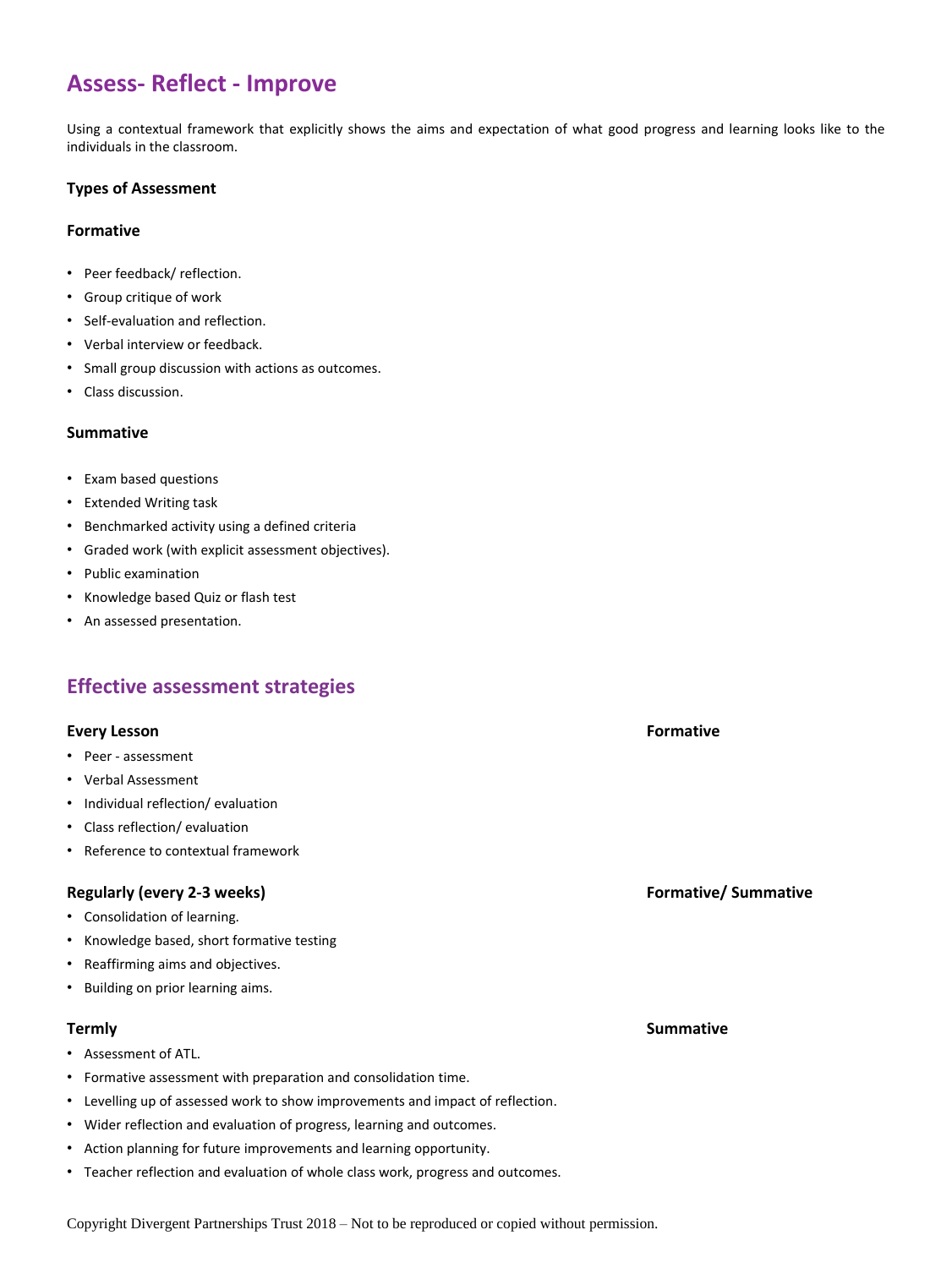### **Assessment and Reporting Schedule**

**This calendar refers to the expectations regarding inputting of summative assessment results.**

### **KS3 (7 and 8)**

**2 x exam based assessment per year. Term 3 and 6 each academic year.**

*All exams will be returned with feedback and sat again and improvements measured.*

#### **KS4 (9, 10, 11)**

**2 X Exam based assessments per year End of Term 2 and 5**

**Collection of ATL and character based assessments. 6 times per year/ each term.**

*All exams will be returned with feedback and sat again and improvements measured.*

#### **KS5**

**6 X Exam based assessments per year End of Term 1-5 (Year 13)**

**Collection of ATL and character based assessments. 6 times per year/ each term.**

*All exams will be returned with feedback and sat again and improvements measured.*

Copyright Divergent Partnerships Trust 2018 – Not to be reproduced or copied without permission.

**Collection of ATL and character based assessments. 6 times per year/ each term.**

**End of Term 3- 6 (Year 12)**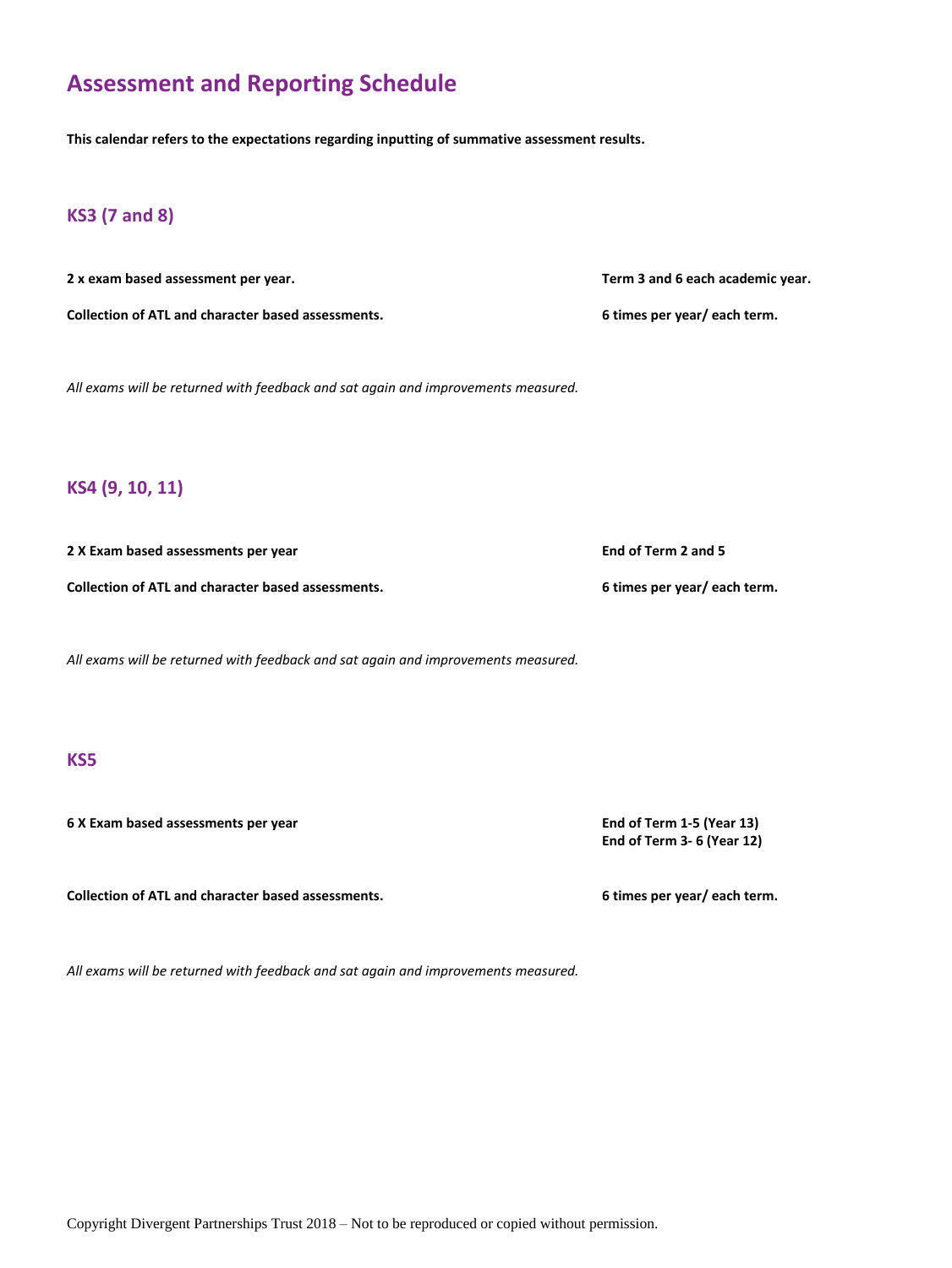### **Assessment Policy**

#### **Wrotham School**

This policy aims to ensure that students are engaged to learn and make progress through regular, consistent and diagnostic marking in all subject areas. Central to this policy is the need to involve students in a dialogue with staff that leads to opportunity to improve work, strengthen learning and nurture progress.

Written feedback comes at the end of a long process of feedback in lessons including: oral feedback, questioning, modelling work and peer/ self- assessment.

#### **Expectations of all staff:**

Time must be given in lessons for students to peer assess, respond to teacher assessments and use all feedback to improve their work and understanding of the subject.

#### **Assessments and levelling-up:**

- At least 1 piece of levelled up assessment work each term (6 pieces per year ) the first piece is marked fully and highlights improvements then levelled up and marked with a grade. All assessments should be substantial including PPEs and end of unit tests.
- All written assessments should be marked for SPAG.
- Assessments and progress must be recorded and tracked by the teacher.
- Students should be given the opportunity to self- assess their first attempt before they level-up

*In order to improve to reach or exceed my target grade of\_\_\_\_ I must:*

*In order to achieve a grade\_\_\_ I must:*

Teacher feedback should explain what a student needs to do to achieve on or above their target grade

*In order to reach or exceed your target grade of\_\_\_ you must: In order to achieve a Grade \_\_\_ you must:*

#### **Note book expectations:**

- Class work books are Note books- these are not marked by the class teacher, but are monitored for presentation and contribute to termly class Attitude to Learning Class grades.
- Every lesson must have an element of peer moderation/ self- assessment/ verbal feedback
- Peer moderation/ self- assessment should use WWW/ EBI and students should engage with GCSE/ A Level mark schemes to provide structure to their assessment.
- All student Note books must clearly display a target grade.
- Note book work must be well presented.

#### **Assessment for learning expectations:**

#### **Questioning:**

- Open questions are used to probe and deepen the pupils' understanding.
- Challenge and thinking hard is encouraged.
- 'No hands up': this allows for targeted questioning and is used to extend participation to the whole class during questioning, rather than having the same few pupils answer most or all of your questions.
- Wait time/ processing speed: Allowing around five seconds of wait time allows for more probing questions.

#### **Modelling work:**

Copyright Divergent Partnerships Trust 2018 – Not to be reproduced or copied without permission.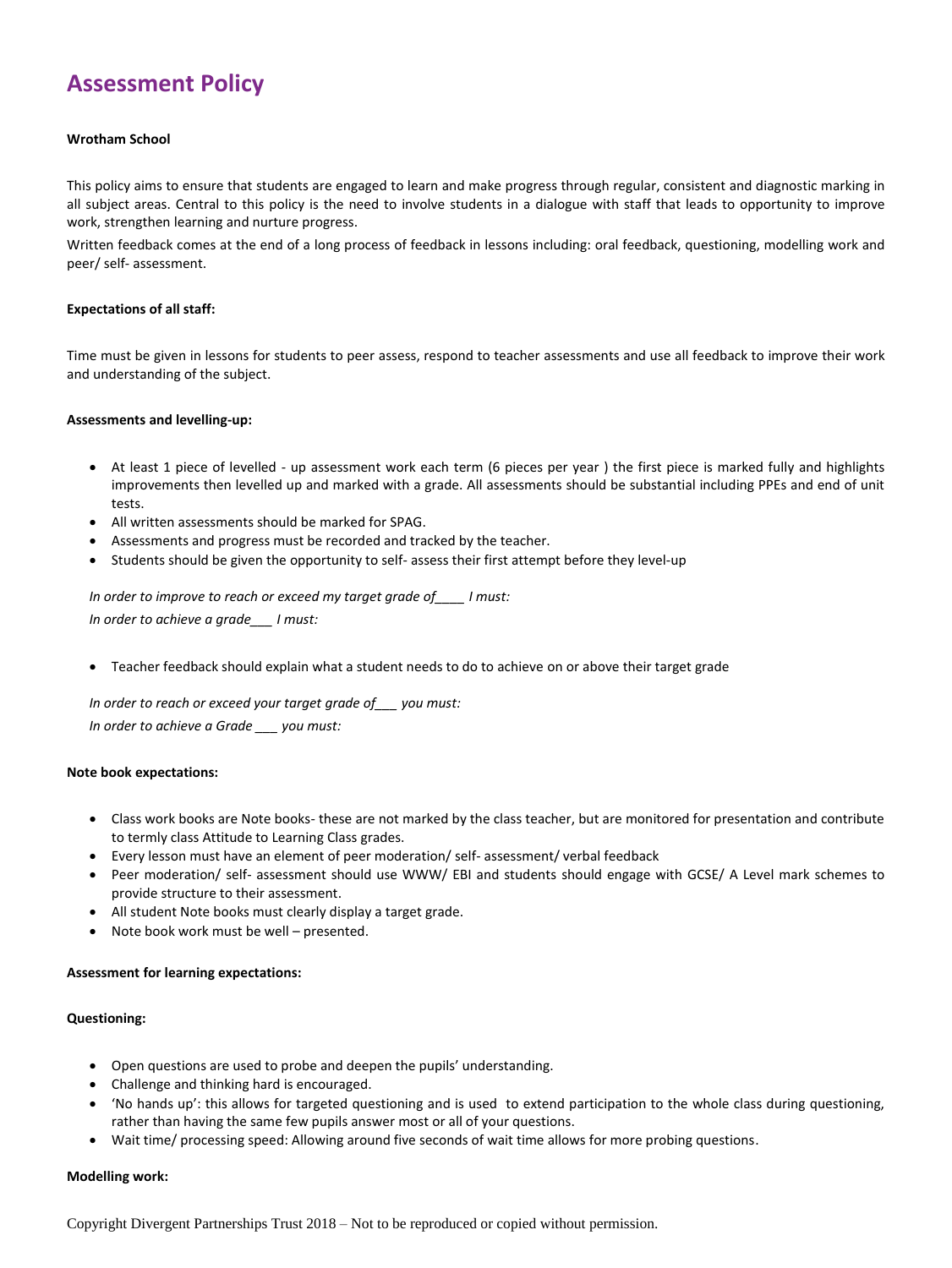Students are provided with opportunities to apply assessment criteria to modelled examples of work (possibly produced by a previous cohort or their own class) to illustrate the standards required and to familiarize themselves with the application of the assessment criteria.

#### **Homework expectations:**

• Please see Homework policy

#### **Expectations of students:**

- Students must respond in writing to comments in their assessments and use the feedback to improve/ level-up their work.
- Students must be aware of their current grades and know what to do to reach the next level.
- Students must be aware of their target grade and know what to do to reach their target grade.
- Students must present their work to be marked/ re-marked by the deadline set by the teacher.
- Students must take pride in the presentation of their work in their Note books, homework and assessments.
- Students must update their tracking sheets with current and levelled-up grades and note their target grades on their Note books.
- Students must engage with their mark schemes to provide both self and peer feedback on how to improve.

#### **Monitoring:**

Will take place as part of every lesson observation and learning walks.

### **Homework Policy**

#### **Wrotham School**

- The school recognises the importance of homework and its impact on the progress of students across all subjects.
- Homework should be set regularly and proportionately to their teaching time in each subject area.
- As a school, we do not 'chase' a lack of homework submission and instead a lack of homework completion is noted in Homework Attitude to Learning grades.

#### **Staff are expected to uphold the following:**

#### **Setting:**

- Students should be set homework a minimum of once every three lessons using the Show my Homework system. To have high expectations of the students at Wrotham School you may wish to set this more often.
- Individual homework tasks should take between 30-45 minutes and should not exceed 1 hour (year group dependent).
- Stretch and challenge homework should be set on a termly basis. These pieces are not marked, but IB credits are awarded for submission.

#### **Marking:**

- Homework will be marked with an Attitude to Learning for Homework grade.
- Homework marking could include a combination of: verbal feedback, presentation of work or flip learning, written feedback, peer and self- assessed marking.

#### **Tasks:**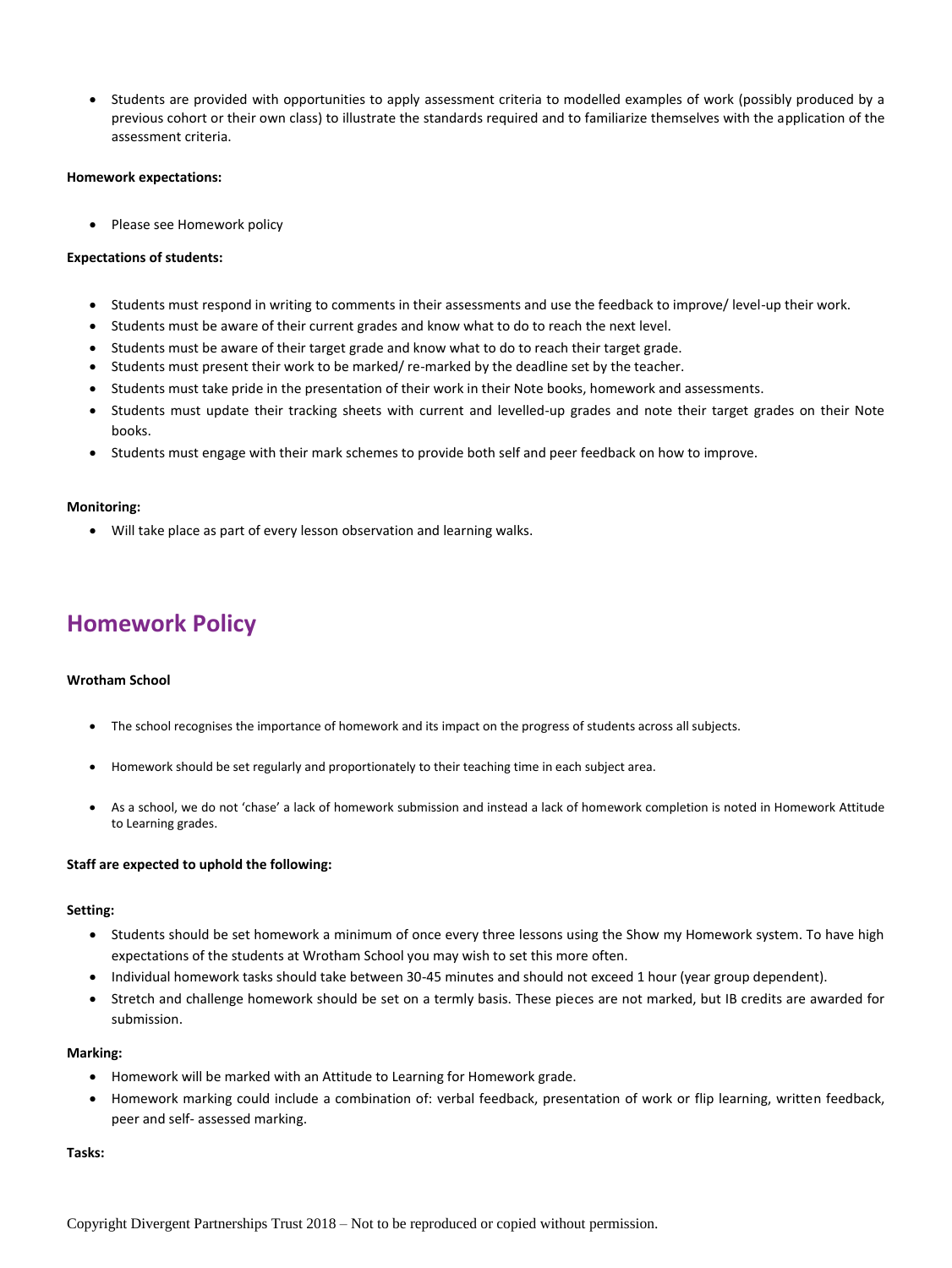Homework tasks could include: Tassomai, PIXL apps, Hegarty Maths, research/ planning in preparation for written tasks, key word spellings, terminology definition tests, forums, blogs, quizzes, self-marking, online tests and literacy and vocabulary tests.

#### **Contribution to ATL:**

- Students are issued with an Attitude to Learning Homework grade as part of their termly reports.
- Students are marked with an Attitude to Learning Homework grade on written pieces.
- A lack of Homework submission is noted with an Attitude to Learning score of 4.
- An email is sent home to parents when students produce an exceptional piece of Homework.

#### **Support with Homework completion:**

- Provision should be made for students unable to complete the homework at home to complete the work in school, in the department and with support.
- Homework club is available at lunch-times if students are unable to complete homework at home.

#### **Monitoring:**

Frequency and suitability is monitored by LT through Show My Homework.

Where standards are not met, staff will be given feedback on how this can be improved. This will continue to be monitored in line **with our published Assessment Policy.**

### **Staff Professional Development**

Our commitment to the professional development of teachers is at the centre of what we do. Without good teaching learning cannot take place and we value teacher's professional development and well- being to be vital to a strong, editing and dynamic classroom delivery.

#### **Our commitment to professional development and well-being:**

- To ensure that no time is wasted time for all of our staff by ensuring that we review and evaluate everything we expect our teachers to engage with to ensure that ineffective and irrelevant work is removed from our agenda.
- To provide staff with access to conversation and support from peers and outside expertise to help support the development of pedagogy.
- To provide emotional support with a focus on mental health to ensure all staff are healthy and can work in a supportive environment.
- To ensure that teachers are not given judgments only support to improve.
- To provide as much time as is possible to focus on teaching learning and assessment.
- To minimise teacher marking and assessment and remove it when it is not effective.
- To provide access to a range of opportunities to engage with both a teacher's subject and their wider character development intellectually, culturally, creatively and pedagogically.
- To provide access to opportunities to stay physically and mentally healthy.
- To reward consistency, engagement and impact.
- To offer opportunities to engage and connect with school life outside of subject areas.

#### **We will achieve this by:**

• To ensure that the majority of staff meetings are department based and developmental.

Copyright Divergent Partnerships Trust 2018 – Not to be reproduced or copied without permission.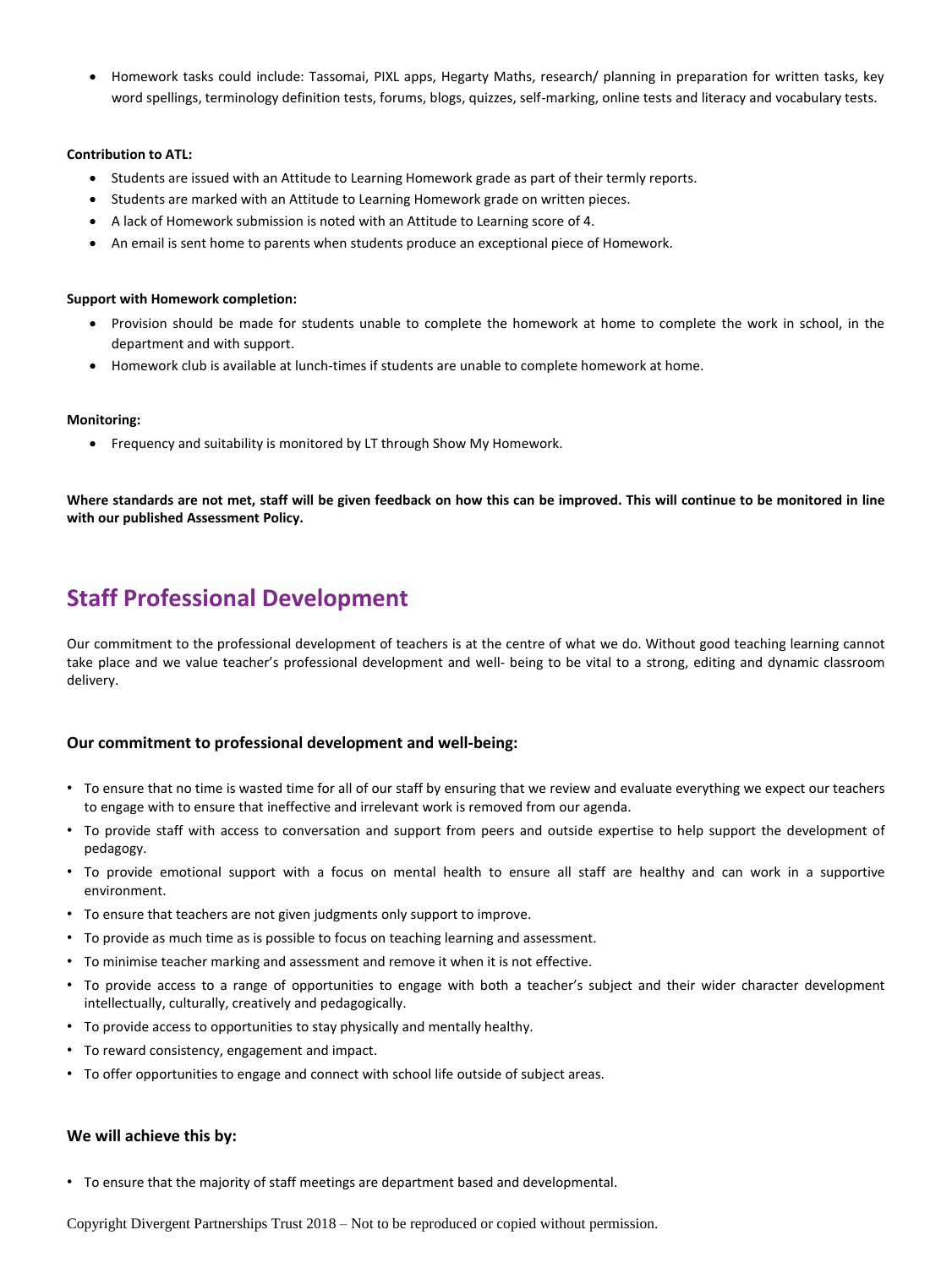- To ensure that development is focused around teaching, learning and assessment.
- To utilise and reward our successful practitioners through the support of others.
- Reviewing and impact assessing all policies relating to teaching, learning and assessment to ensure they are efficient.
- To minimise assessment by insuring that it is efficient, effective and balanced.
- Providing a school staff mental health support network.
- Removing all unnecessary administration tasks including our approach to data entry and recording assessment.
- Providing time to explore subject knowledge development and personal character development through cultural engagement and activity.
- To provide sport and health activity to promote physical well-being.

### **Teaching and Learning Groups**

Being part of a successful learning trust and partnership enable a great deal of experience practice and resources to be made available when developing teaching and learning and pedagogy development. As part of this process we provide directed time opportunity to be involved in a range of specialist teaching development groups. These groups are action based and meet at timetabled times across the year and are based on collaborative partnerships across our trust schools. Work and outcomes for these groups are focused solely on developing and realising practice that works in the classroom through the development or empirical, experiential and academic based projects that can be shared across the trust's schools.

#### **(Wrotham School 2018/19)**

| <b>GROUP ONE</b>                                                   | <b>GROUP 2</b>           | <b>GROUP 3</b>             | <b>GROUP 4</b>                                        | <b>GROUP 5</b>                                | <b>GROUP 6</b>                       | <b>GROUP 7</b>    |
|--------------------------------------------------------------------|--------------------------|----------------------------|-------------------------------------------------------|-----------------------------------------------|--------------------------------------|-------------------|
| <b>Stretch and</b><br><b>Challenge and</b><br><b>Thinking Hard</b> | <b>Oracy skills</b>      | Assessment<br>for Learning | Student engagement,<br>structure and<br>relationships | <b>Student resilience</b><br>and independence | <b>Creativity and</b><br>risk-taking | <b>Vocational</b> |
| <b>JJA</b>                                                         | <b>API</b>               | <b>SPA</b>                 | <b>AZD</b>                                            | AAZ                                           | <b>AHO</b>                           | <b>JSM</b>        |
| <b>KPA</b>                                                         | <b>RMO</b>               | <b>RLE</b>                 | <b>FBU</b>                                            | <b>DLA</b>                                    | <b>JTR</b>                           | <b>MFR</b>        |
| <b>SBO</b>                                                         | <b>MCO</b>               | <b>AON</b>                 | <b>AGI</b>                                            | LEL                                           | <b>NDR</b>                           | <b>SFU</b>        |
| JEL                                                                | <b>DSC</b>               | <b>SFR</b>                 | ABI                                                   | SWI                                           | <b>TSI</b>                           | <b>KAL</b>        |
| LFE                                                                | <b>CAL</b>               | <b>MST</b>                 | <b>LHA</b>                                            | <b>JBL</b>                                    | <b>RCL</b>                           | <b>CPE</b>        |
| <b>MSE</b><br><b>NRU</b>                                           | <b>SWH</b><br><b>FFE</b> | <b>NTU</b><br><b>DWE</b>   | <b>JPA</b>                                            | <b>PBR</b>                                    | <b>EFL</b><br><b>ANO</b>             | <b>SRA</b>        |